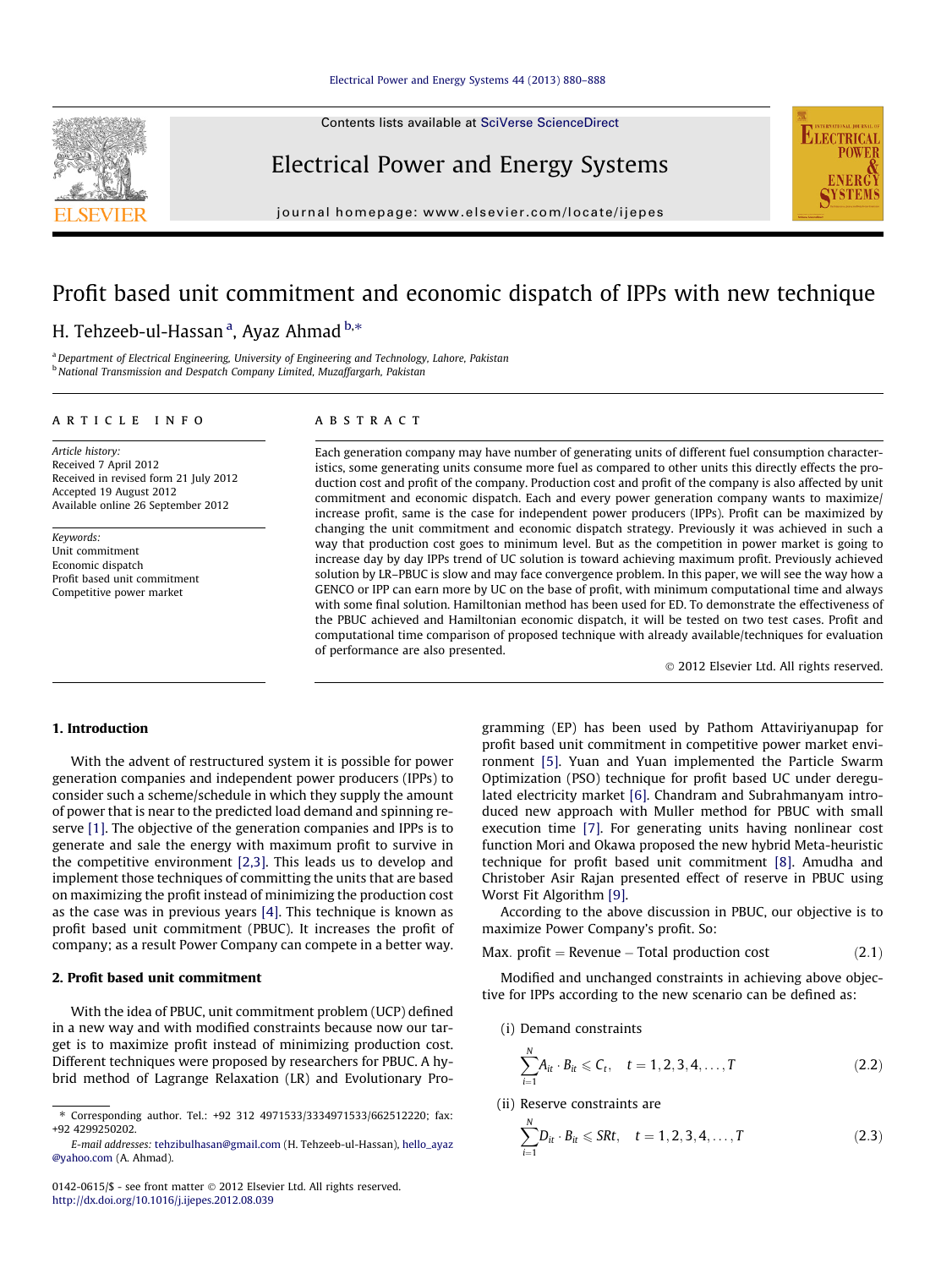



(iii) Power limit constraints

$$
0 \leqslant D \leqslant A_{i\max} - A_{i\min}, \quad i = 1, 2, 3, 4, \dots, N
$$
 (2.4)

 $D_i + A_i \leq A_{i\max}, \quad i = 1, 2, 3, 4, \ldots, N$  (2.5)

(iv) Minimum down times constraints

$$
B_{it} = 0 \quad \text{for} \sum_{t-T_{down}=1}^{t-1} (1 - B_{it}) < T_{idown} \tag{2.6}
$$

(v) Minimum up time constraints

$$
B_{it} = 1 \quad \text{for } \sum_{t-T_{up}}^{-1} B_{it} < T_{up} \tag{2.7}
$$

(vi) Start up cost constraints

SUC = constant if 
$$
B_i
$$
,  $(t - 1) = 0$  and  $B_{it} = 1$  (2.8)

(vii) Shut down cost constraints

$$
SDC = constant \text{ if } B_{i}, (t - 1) = 1 \text{ and } B_{it} = 0 \tag{2.9}
$$

There are many types of payments in power market. We have only considered the Payment for Power Delivered. In this case payment will be made when power will be used actually; revenue and cost can be calculated as [\[1\]](#page--1-0):

$$
\text{Revenue} = \sum_{i=1}^{N} \sum_{t=1}^{T} (A_{it} \cdot S P t) B_{it} + \sum_{i=1}^{N} \sum_{t=1}^{T} r \cdot R P t \cdot D_{it} \cdot B_{it} \tag{2.10}
$$